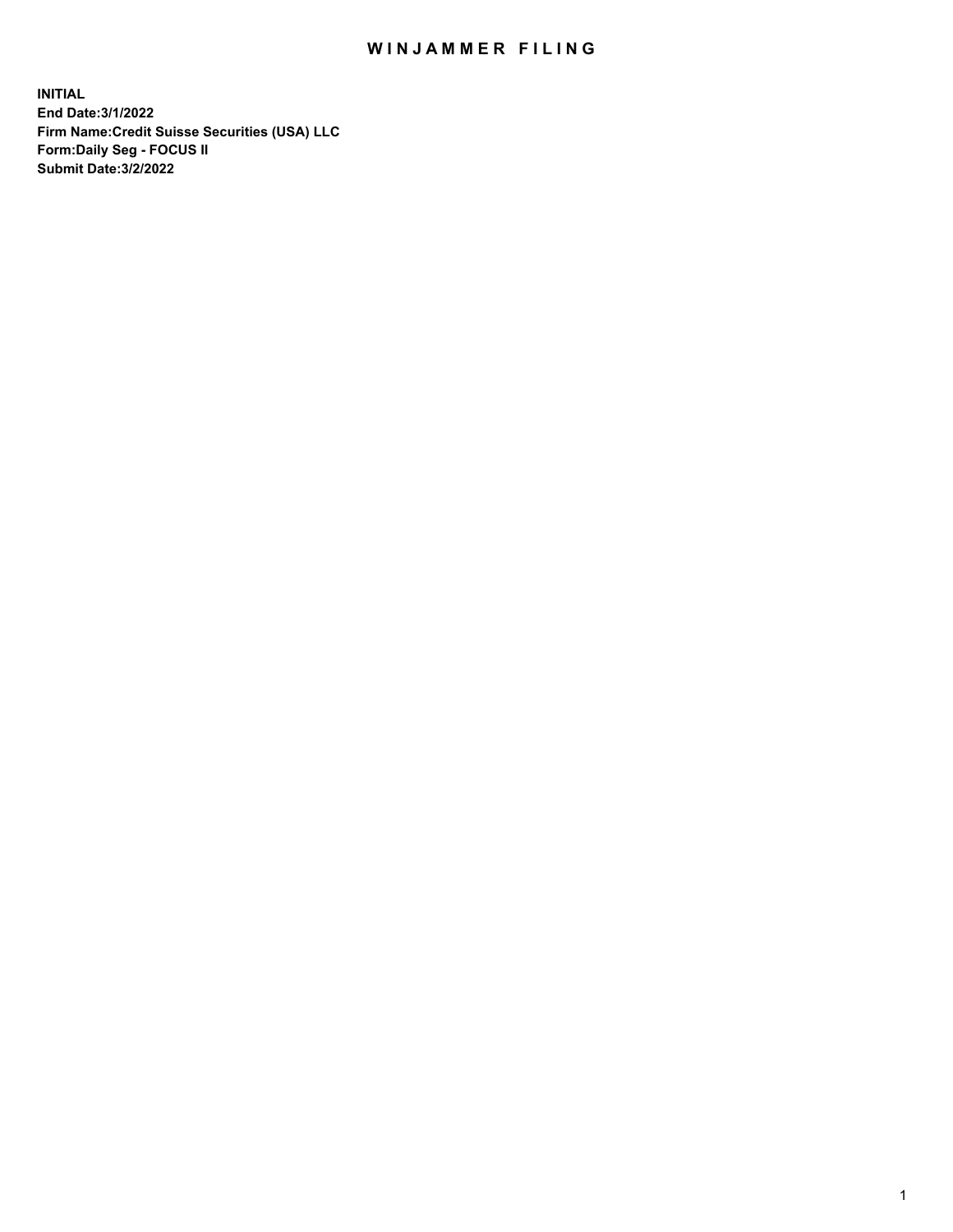**INITIAL** 

## **End Date:3/1/2022 Firm Name:Credit Suisse Securities (USA) LLC Form:Daily Seg - FOCUS II Submit Date:3/2/2022**

## **Daily Segregation - Cover Page**

| Name of Company                                                                   | <b>Credit Suisse Securities (USA)</b><br><b>LLC</b> |
|-----------------------------------------------------------------------------------|-----------------------------------------------------|
| <b>Contact Name</b>                                                               | <b>Alexander Baptiste</b>                           |
| <b>Contact Phone Number</b>                                                       | 919-994-6223                                        |
| <b>Contact Email Address</b>                                                      | alexander.baptiste@credit-suiss<br>e.com            |
| FCM's Customer Segregated Funds Residual Interest Target (choose one):            |                                                     |
| a. Minimum dollar amount: ; or                                                    |                                                     |
| b. Minimum percentage of customer segregated funds required:%; or                 |                                                     |
| c. Dollar amount range between: and; or                                           | $\frac{\frac{0}{5}}{\frac{0}{0}}$                   |
| d. Percentage range of customer segregated funds required between:% and%.         | 0 <sub>0</sub>                                      |
| FCM's Customer Secured Amount Funds Residual Interest Target (choose one):        |                                                     |
| a. Minimum dollar amount: ; or                                                    |                                                     |
| b. Minimum percentage of customer secured funds required:% ; or                   | $\frac{\frac{0}{5}}{\frac{0}{0}}$                   |
| c. Dollar amount range between: and; or                                           |                                                     |
| d. Percentage range of customer secured funds required between: % and %.          | 0 <sub>0</sub>                                      |
| FCM's Cleared Swaps Customer Collateral Residual Interest Target (choose one):    |                                                     |
| a. Minimum dollar amount: ; or                                                    |                                                     |
| b. Minimum percentage of cleared swaps customer collateral required:% ; or        | $\frac{0}{5}$                                       |
| c. Dollar amount range between: and; or                                           | 0 <sub>0</sub>                                      |
| d. Percentage range of cleared swaps customer collateral required between:% and%. | 0 <sub>0</sub>                                      |
|                                                                                   |                                                     |

Attach supporting documents CH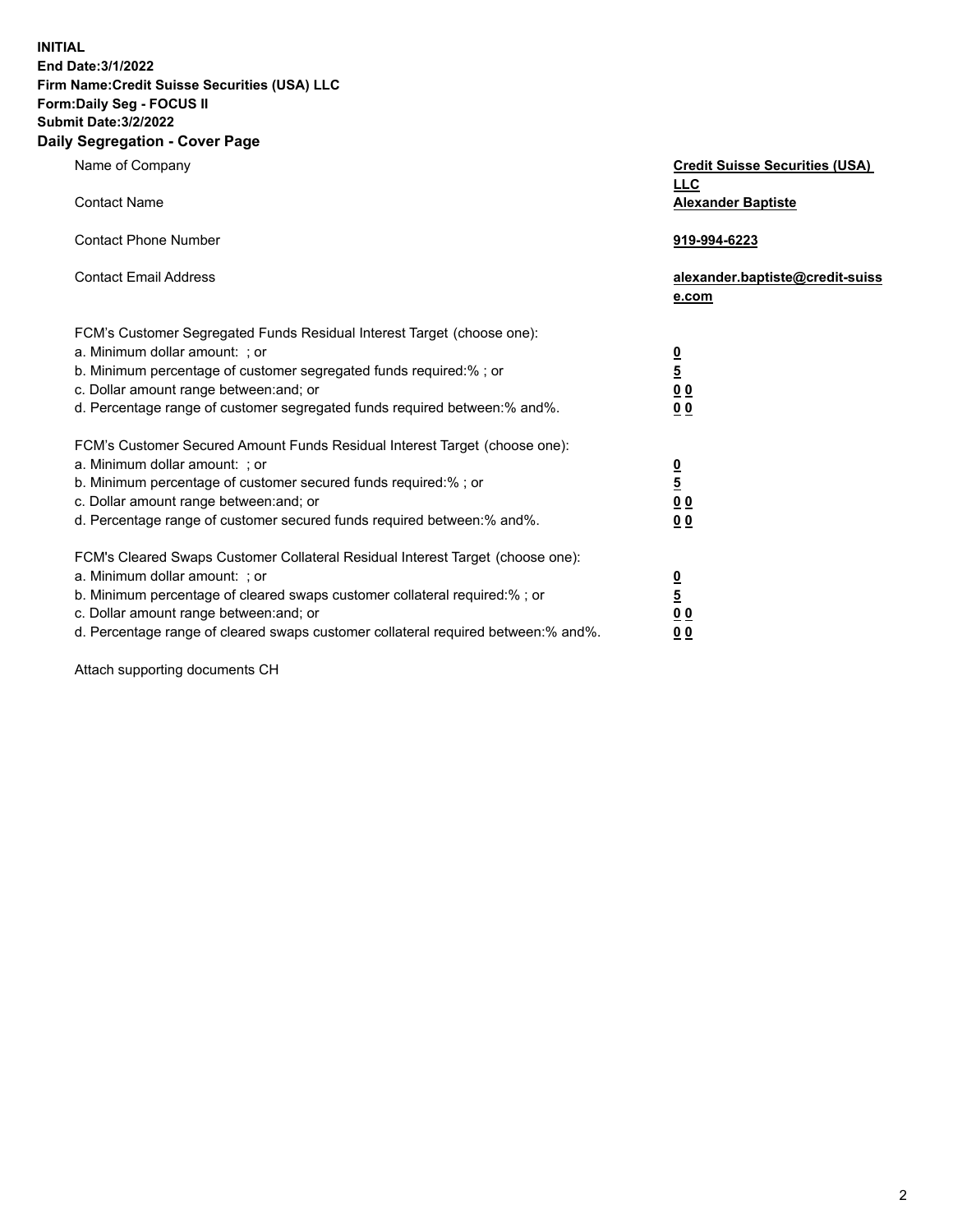## **INITIAL End Date:3/1/2022 Firm Name:Credit Suisse Securities (USA) LLC Form:Daily Seg - FOCUS II Submit Date:3/2/2022 Daily Segregation - Secured Amounts**

|          | Foreign Futures and Foreign Options Secured Amounts                                                        |                                          |
|----------|------------------------------------------------------------------------------------------------------------|------------------------------------------|
|          | Amount required to be set aside pursuant to law, rule or regulation of a foreign                           | $0$ [7305]                               |
|          | government or a rule of a self-regulatory organization authorized thereunder                               |                                          |
| 1.       | Net ledger balance - Foreign Futures and Foreign Option Trading - All Customers                            |                                          |
|          | A. Cash                                                                                                    | 2,860,965,965 [7315]                     |
|          | B. Securities (at market)                                                                                  | 154,630,165 [7317]                       |
| 2.       | Net unrealized profit (loss) in open futures contracts traded on a foreign board of trade                  | -408,874,559 [7325]                      |
| 3.       | Exchange traded options                                                                                    |                                          |
|          | a. Market value of open option contracts purchased on a foreign board of trade                             | 8,639,641 [7335]                         |
|          | b. Market value of open contracts granted (sold) on a foreign board of trade                               | -1,170,488 [7337]                        |
| 4.       | Net equity (deficit) (add lines 1. 2. and 3.)                                                              | 2,614,190,724 [7345]                     |
| 5.       | Account liquidating to a deficit and account with a debit balances - gross amount                          | 22,366,672 [7351]                        |
|          | Less: amount offset by customer owned securities                                                           | -20,761,433 [7352]1,605,239              |
|          |                                                                                                            | [7354]                                   |
| 6.       | Amount required to be set aside as the secured amount - Net Liquidating Equity                             | 2,615,795,963 [7355]                     |
|          | Method (add lines 4 and 5)                                                                                 |                                          |
| 7.       | Greater of amount required to be set aside pursuant to foreign jurisdiction (above) or line                | 2,615,795,962 [7360]                     |
|          | 6.                                                                                                         |                                          |
|          | FUNDS DEPOSITED IN SEPARATE REGULATION 30.7 ACCOUNTS                                                       |                                          |
| 1.       | Cash in banks                                                                                              |                                          |
|          | A. Banks located in the United States                                                                      | 87,695,119 [7500]                        |
|          | B. Other banks qualified under Regulation 30.7                                                             | 305,605,652 [7520]393,300,771            |
|          |                                                                                                            | [7530]                                   |
| 2.       | Securities                                                                                                 |                                          |
|          | A. In safekeeping with banks located in the United States                                                  | 154,630,165 [7540]                       |
|          | B. In safekeeping with other banks qualified under Regulation 30.7                                         | 0 [7560] 154, 630, 165 [7570]            |
| 3.       | Equities with registered futures commission merchants                                                      |                                          |
|          | A. Cash                                                                                                    | $0$ [7580]                               |
|          | <b>B.</b> Securities                                                                                       | $0$ [7590]                               |
|          | C. Unrealized gain (loss) on open futures contracts                                                        | $0$ [7600]                               |
|          | D. Value of long option contracts                                                                          | $0$ [7610]                               |
|          | E. Value of short option contracts                                                                         | 0 [7615]0 [7620]                         |
| 4.       | Amounts held by clearing organizations of foreign boards of trade                                          |                                          |
|          | A. Cash                                                                                                    | $0$ [7640]                               |
|          | <b>B.</b> Securities                                                                                       | $0$ [7650]                               |
|          | C. Amount due to (from) clearing organization - daily variation                                            | $0$ [7660]                               |
|          | D. Value of long option contracts                                                                          | $0$ [7670]                               |
|          | E. Value of short option contracts                                                                         | 0 [7675]0 [7680]                         |
| 5.       | Amounts held by members of foreign boards of trade                                                         |                                          |
|          | A. Cash                                                                                                    | 3,178,008,011 [7700]                     |
|          | <b>B.</b> Securities                                                                                       | $Q$ [7710]                               |
|          | C. Unrealized gain (loss) on open futures contracts                                                        | -495,508,062 [7720]                      |
|          | D. Value of long option contracts                                                                          | 8,639,641 [7730]                         |
|          | E. Value of short option contracts                                                                         | -1,170,488 [7735]2,689,969,102           |
|          |                                                                                                            | $[7740]$                                 |
| 6.       | Amounts with other depositories designated by a foreign board of trade                                     | $0$ [7760]                               |
| 7.       | Segregated funds on hand                                                                                   | $0$ [7765]                               |
| 8.<br>9. | Total funds in separate section 30.7 accounts                                                              | 3,237,900,038 [7770]                     |
|          | Excess (deficiency) Set Aside for Secured Amount (subtract line 7 Secured Statement<br>Page 1 from Line 8) | 622,104,076 [7380]                       |
| 10.      | Management Target Amount for Excess funds in separate section 30.7 accounts                                |                                          |
| 11.      | Excess (deficiency) funds in separate 30.7 accounts over (under) Management Target                         | 130,789,798 [7780]<br>491,314,278 [7785] |
|          |                                                                                                            |                                          |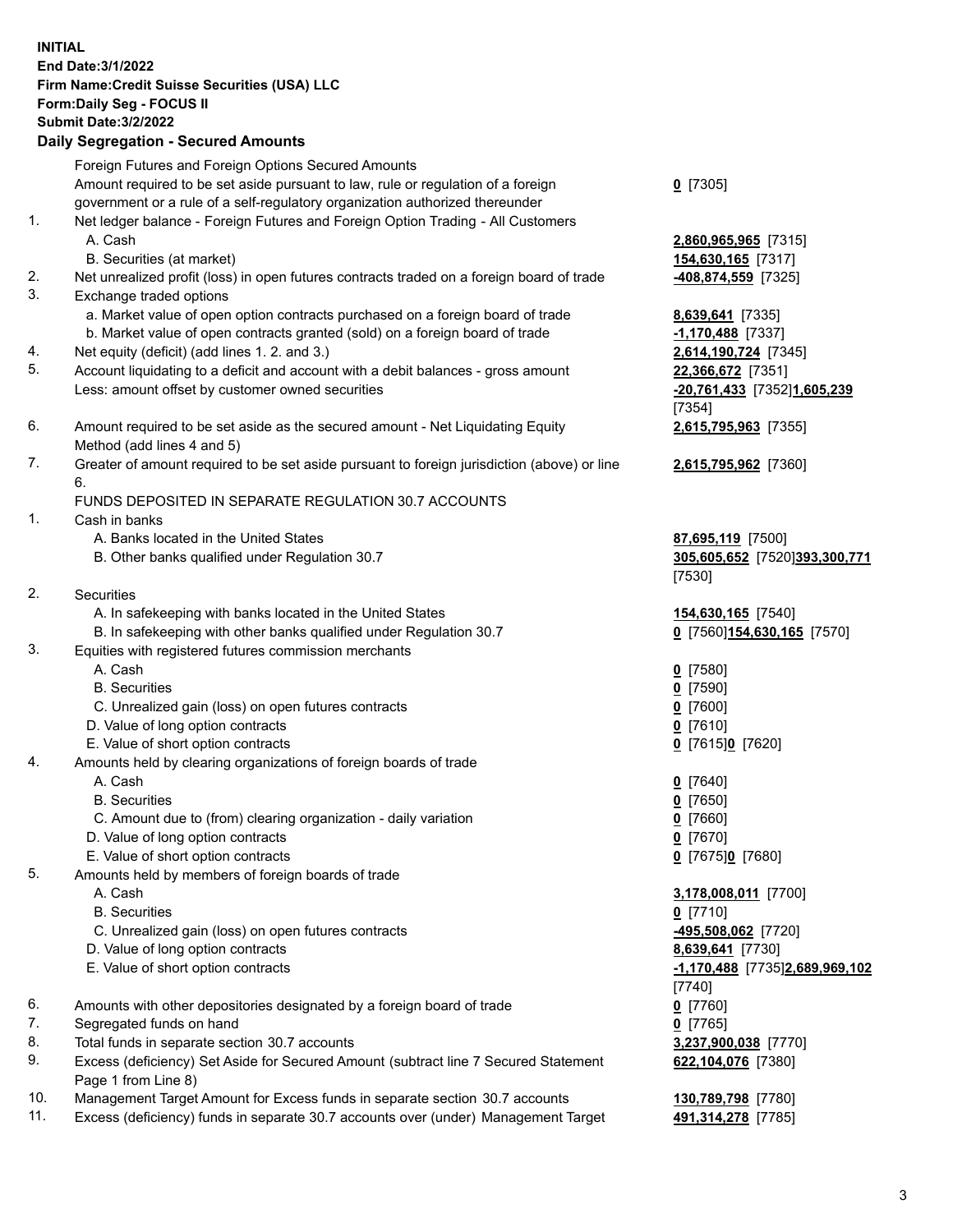|                | <b>INITIAL</b><br>End Date: 3/1/2022<br>Firm Name: Credit Suisse Securities (USA) LLC<br>Form: Daily Seg - FOCUS II<br><b>Submit Date: 3/2/2022</b><br>Daily Segregation - Segregation Statement |                                 |
|----------------|--------------------------------------------------------------------------------------------------------------------------------------------------------------------------------------------------|---------------------------------|
|                | SEGREGATION REQUIREMENTS(Section 4d(2) of the CEAct)                                                                                                                                             |                                 |
| 1 <sub>1</sub> | Net ledger balance                                                                                                                                                                               |                                 |
|                | A. Cash                                                                                                                                                                                          | 1,147,553,580 [7010]            |
|                | B. Securities (at market)                                                                                                                                                                        | 650,867,765 [7020]              |
| 2.             | Net unrealized profit (loss) in open futures contracts traded on a contract market                                                                                                               | 189,811,235 [7030]              |
| 3.             | Exchange traded options                                                                                                                                                                          |                                 |
|                | A. Add market value of open option contracts purchased on a contract market                                                                                                                      | 125,632,398 [7032]              |
|                | B. Deduct market value of open option contracts granted (sold) on a contract market                                                                                                              | -97,371,310 [7033]              |
| 4.             | Net equity (deficit) (add lines 1, 2 and 3)                                                                                                                                                      | 2,016,493,668 [7040]            |
| 5.             | Accounts liquidating to a deficit and accounts with                                                                                                                                              |                                 |
|                | debit balances - gross amount                                                                                                                                                                    | 7,842,431 [7045]                |
|                | Less: amount offset by customer securities                                                                                                                                                       | -7,028,276 [7047]814,155 [7050] |
| 6.             | Amount required to be segregated (add lines 4 and 5)                                                                                                                                             | 2,017,307,823 [7060]            |
|                | FUNDS IN SEGREGATED ACCOUNTS                                                                                                                                                                     |                                 |
| 7.             | Deposited in segregated funds bank accounts                                                                                                                                                      |                                 |
|                | A. Cash                                                                                                                                                                                          | 513,631,561 [7070]              |
|                | B. Securities representing investments of customers' funds (at market)                                                                                                                           | $0$ [7080]                      |
|                | C. Securities held for particular customers or option customers in lieu of cash (at<br>market)                                                                                                   | 501,178,506 [7090]              |
| 8.             | Margins on deposit with derivatives clearing organizations of contract markets                                                                                                                   |                                 |
|                | A. Cash                                                                                                                                                                                          | 1,004,301,278 [7100]            |
|                | B. Securities representing investments of customers' funds (at market)                                                                                                                           | 0 [7110]                        |
|                | C. Securities held for particular customers or option customers in lieu of cash (at                                                                                                              | 149,689,259 [7120]              |
|                | market)                                                                                                                                                                                          |                                 |
| 9.             | Net settlement from (to) derivatives clearing organizations of contract markets                                                                                                                  | 2,699,918 [7130]                |
| 10.            | Exchange traded options                                                                                                                                                                          |                                 |
|                | A. Value of open long option contracts                                                                                                                                                           | 125,632,398 [7132]              |
|                | B. Value of open short option contracts                                                                                                                                                          | -97,371,310 [7133]              |
| 11.            | Net equities with other FCMs                                                                                                                                                                     |                                 |
|                | A. Net liquidating equity                                                                                                                                                                        | 155,723 [7140]                  |
|                | B. Securities representing investments of customers' funds (at market)                                                                                                                           | $Q$ [7160]                      |
|                | C. Securities held for particular customers or option customers in lieu of cash (at<br>market)                                                                                                   | $0$ [7170]                      |
| 12.            | Segregated funds on hand                                                                                                                                                                         | $0$ [7150]                      |
| 13.            | Total amount in segregation (add lines 7 through 12)                                                                                                                                             | 2,199,917,333 [7180]            |
| 14.            | Excess (deficiency) funds in segregation (subtract line 6 from line 13)                                                                                                                          | 182,609,510 [7190]              |
| 15.            | Management Target Amount for Excess funds in segregation                                                                                                                                         | 100,865,391 [7194]              |
| 16.            | Excess (deficiency) funds in segregation over (under) Management Target Amount<br><b>Excess</b>                                                                                                  | 81,744,119 [7198]               |